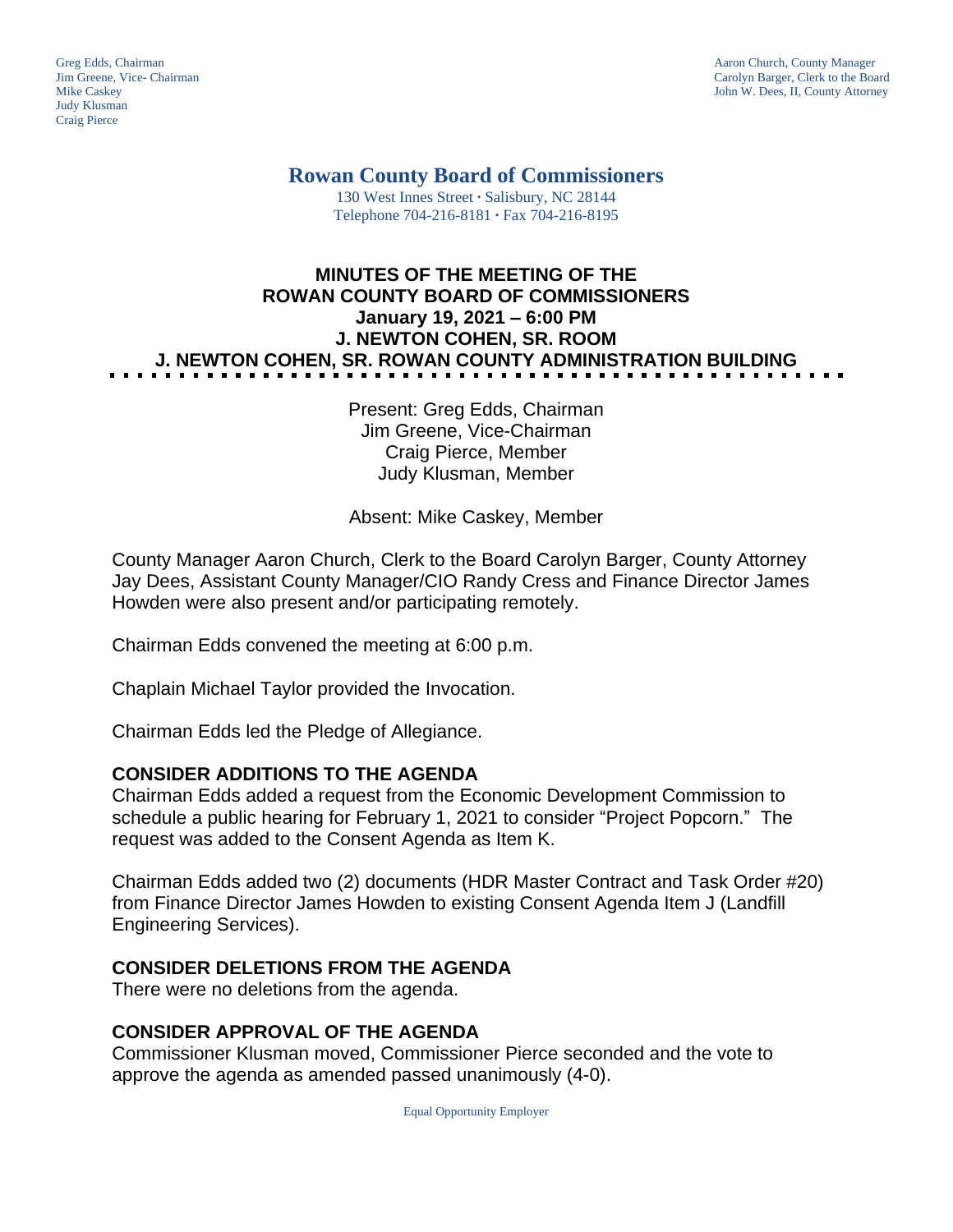# **CONSIDER APPROVAL OF THE MINUTES**

Commissioner Klusman moved, Commissioner Greene seconded and the vote to approve the minutes of the January 4, 2021 Commission Meeting passed unanimously  $(4-0)$ .

# **1. CONSIDER APPROVAL OF CONSENT AGENDA**

Commissioner Klusman moved approval of the Consent Agenda as amended. The motion was seconded by Commissioner Greene and passed unanimously (4-0).

The Consent Agenda consisted of the following:

- A. Ratify Z 07-20: Mitch Wilson
- B. Ratify Z 05-20: Steinman Storage
- C. Ratify Z 06-20: Nengtou Vue
- D. FY 2021 Governor's Crime Commission Local Law Enforcement Block Grant
- E. Piedmont Skydiving: Request to Modify Structure Type
- F. Grant Authorization Request
- G. Nature Center FY21 Grant
- H. Revised Catawba College Parking Lot Lease at West End Plaza
- I. Crossnore School & Children's Home Foster Care Services
- J. Landfill Engineering Services (additional documents were added to this agenda item during Additions to the Agenda and are hereto attached to the minutes for the record)
- K. Schedule a Public Hearing for February 1, 2021 to Consider "Project Popcorn" (addition to the Consent Agenda)

# **2. PUBLIC COMMENT PERIOD**

Chairman Edds opened the Public Comment Period to entertain comments from any citizens wishing to address the Board. With no one coming forward, Chairman Edds closed the Public Comment Period.

#### **3. ANIMAL SERVICES – PUBLIC HEARING FOR PROPOSED CHANGES TO ROWAN COUNTY ORDINANCES CHAPTER 5 SECTION 5-46**

Bob Pendergrass, Director of Animal Services, said based on citizen complaints to the Department and also to a Commissioner, staff was tasked with looking into an issue it had never dealt with. Mr. Pendergrass said staff learned people were feeding whole animal carcasses to their domestic animals in the public's view and the County had no ordinance granting authority to address the issue.

Mr. Pendergrass said staff had spoken with the North Carolina Wildlife Resources Commission and the North Carolina Sporting Dog Association to get a hunting perspective on the matter.

Mr. Pendergrass mentioned it would be up to the Board as to whether it wanted to impose a penalty for the issue.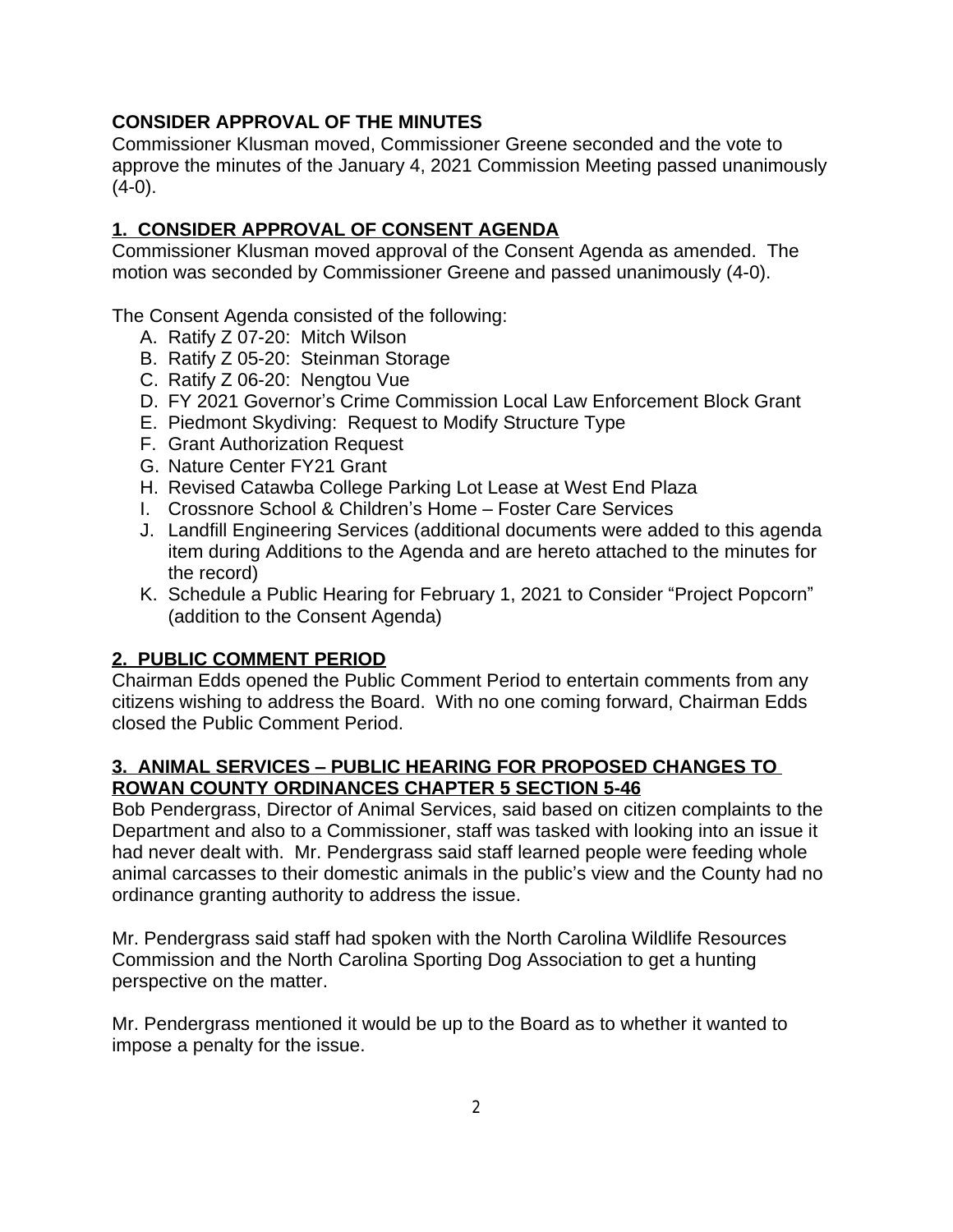Mr. Pendergrass submitted the proposed text amendment in the agenda packet to add language to Chapter 5, Animals, Section 5-46, as follows:

#### *(e) It shall be unlawful to intentionally feed whole animal carcasses to domesticated animals in public view.*

Mr. Pendergrass explained if the Board wanted to add a penalty for the issue, it typically started with a minimal fine, increasing with each infraction thereafter. Mr. Pendergrass said the first goal was to educate people before imposing fines. Mr. Pendergrass said staff had the option of writing a citation and taking the matter to court; however, he felt it best to establish fines in the beginning.

Commissioner Greene asked County Attorney Jay Dees whether it would circumvent the proposed text if someone were to remove a section of the dead animal to avoid the animal carcass being considered as "whole". Mr. Dees felt the intent of the provisions was to get the dead carcass out of the front yard and out of visibility of public view. Mr. Dees said the text was not intended to change the custom and practice of how farmers feed their animals but rather he thought it was designed to get the feeding out of the front yard that were viewable to the public.

Mr. Pendergrass confirmed the statement by Mr. Dees was the intention of the language.

Commissioner Pierce said the language was not intended to be intrusive to people who hunt, etc. but to encourage people to be good neighbors and not feed large animal carcasses to dogs in their front yard.

Mr. Pendergrass said the situation was the first for this type of complaint. The issue occurred in a neighborhood with small acreage with other homes. There was no homeowners association in the neighborhood and no recourse to address the matter.

Commissioner Pierce said a meeting was held at the Animal Services office to hear the neighbors' complaints. It was learned the individual causing the situation was not the property owner and Mr. Pendergrass was to speak with the property owner to see if she could intervene in the situation. Mr. Pendergrass said the situation had not happened again but he had not received a response from the owner.

Chairman Edds opened the public hearing to receive citizen input regarding the proposed text amendment. The following individuals addressed the Board and/or submitted written comments on the matter:

 David Childers, 7391 Blackwelder Road, Salisbury, NC submitted written comments in advance of the hearing. Mr. Childers felt the proposed regulation was unnecessary.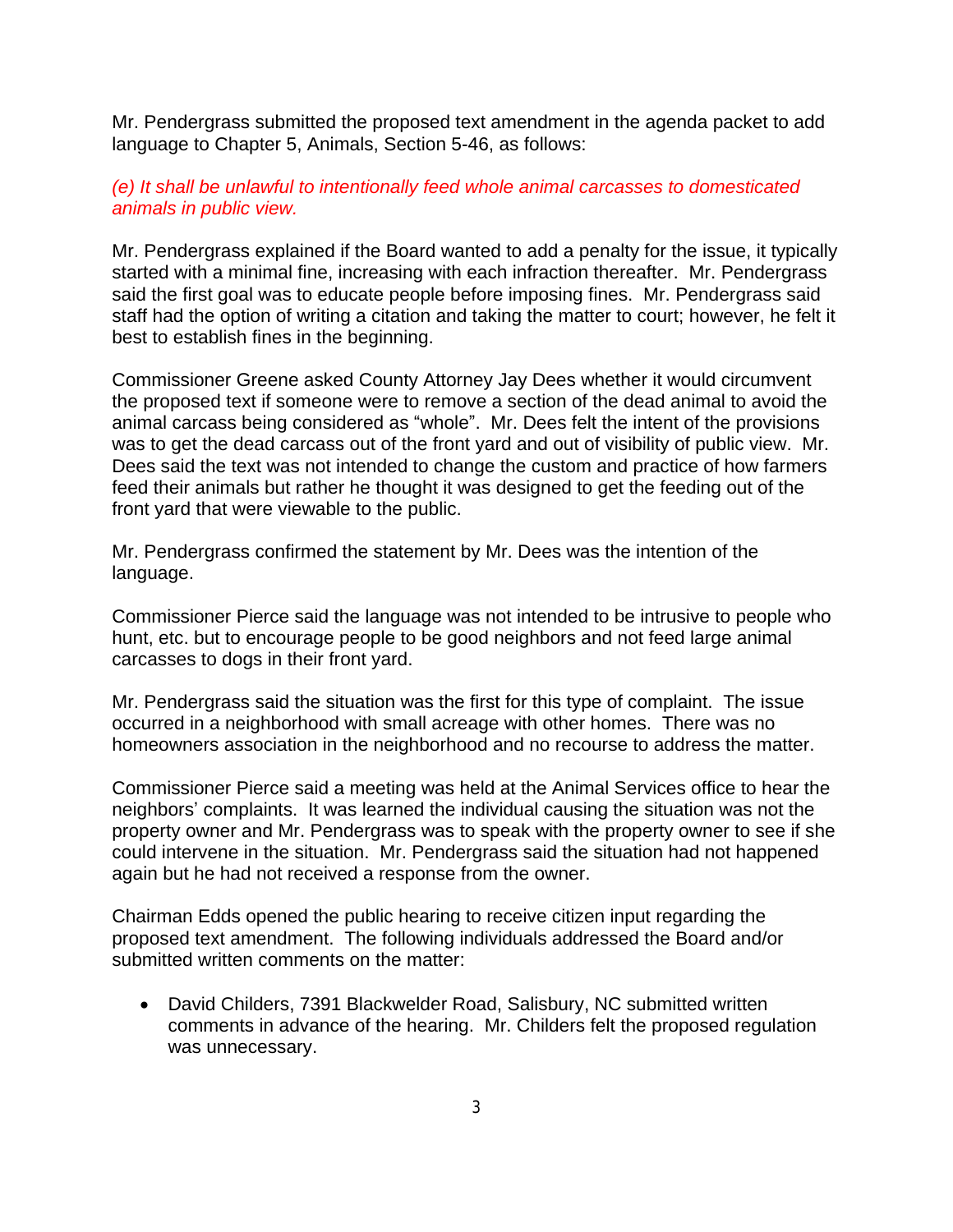With no one else wishing to address the Board, Chairman Edds closed the public hearing.

After a brief discussion, the Board was favorable to table the issue until mid-February.

Commissioner Pierce moved, Commissioner Greene seconded and the vote to table the issue to mid-February passed unanimously (4-0). Commissioner Klusman had left the room and was therefore recorded in the affirmative.

# **4. REVIEW IMPLEMENTATION TIMIELINE FOR MATRIX PLANNING AND DEVELOPMENT STUDY**

Using a power point, Assistant County Manager/CIO Randy Cress presented a timeline for implementation of the tasks from the Matrix Study that was received following their findings in April 2020 and the follow-up presentation in September 2020.

Mr. Cress provided a recap of the Matrix Study Project Scope Review as follows:

- Evaluate the development review and permitting functions in Building, Environmental Health, Environmental Management, Fire and Planning
- Analyze current processes and staffing needs
- Assess technology needs related to development review
- Feasibility assessment of a consolidated permitting department

Mr. Cress highlighted the task list in the agenda packet. Mr. Cress said he would be working with the departments for implementation alignment and engage the department stakeholders for collaboration. Mr. Cress briefly mentioned the fiscal year budget alignment for the tasks.

Continuing with the power point, Mr. Cress reviewed the following:

# **Technology Task Highlights**

# **Online Portal for all things Development and Permitting**

- 1<sup>st</sup> Phase: Review of status of existing building permits Beginning mid-February – CHANGE
- 2<sup>nd</sup> Phase: Place initial popular building inspection permits online Next 3 months – NEW
- Reviewing online payment processes New
- Evaluating Fire Inspections needs for FY 21 recommendation (Software Transition) – CHANGE

# **Electronic Plan Review**

Evaluating software and hardware needs for FY 21 recommendation – NEW

#### **Centralized development review (hub) that acts as a digital one stop shop (Short term)**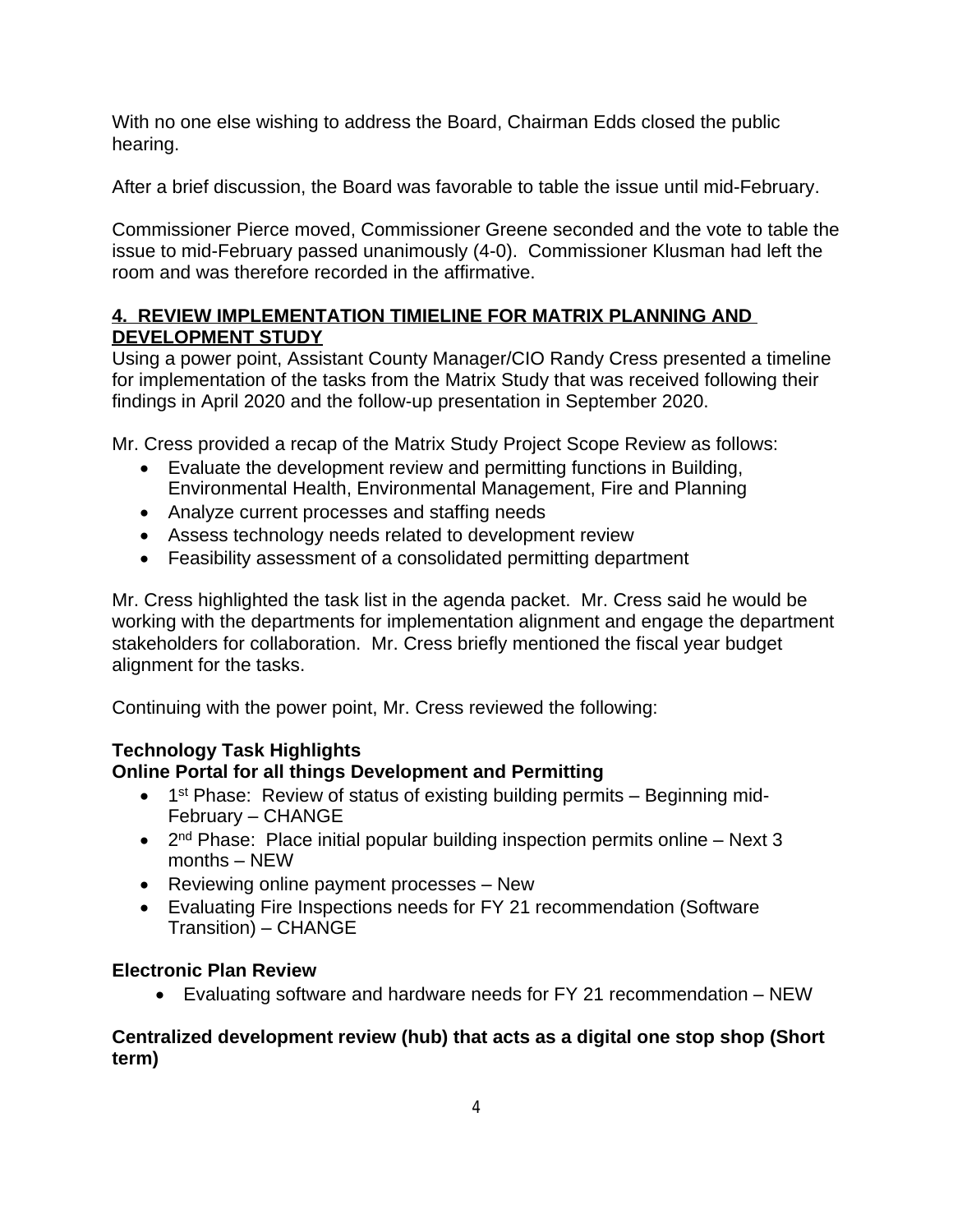#### **Staffing Related Task Highlights**

- Immediate position modifications completed:
	- o Erosion Control Specialist Planning
	- o Environmental Health Position Changes
- Budget related Position tasks:
	- o Fire Inspections/Building Inspections Staffing levels
	- o Environmental Health Career Progression
	- o Planning Department Recommendations

#### **Process Improvement Task Highlights**

- Reduce or eliminate unnecessary processes in citizen workflow
- Recommend fee schedule across all departments providing services
	- o Adopt a technology fee to add to development review and permitting fees to account for software and technology upgrades
- Create and implement a special event application and permit
- Maintain current departments and Director positions

#### **What to expect next**…

- Collaborative effort across departments involved
	- o Expansion of capabilities of our software platform
	- o Onboarding and migration from other department-specific platforms
	- o Movement from paper-based to electronic processes (internal/public)
- Budgetary items for FY21 will include:
	- o Staffing recommendations based on current needs and Matrix findings
	- o Hardware/Software costs to continue move to a unified platform
	- o Fee review and staff recommendations

The information was presented with a request to accept the timeline as proposed and to allow work to continue through the proposed tasks. No budgetary items were requested. All budgetary considerations would fall within standard fiscal year cycles unless a situation warranted immediate action during the implementation process.

Chairman Edds asked if the implementation involved working with any municipalities and their processes. Mr. Cress responded there were internal processes Rowan County needed to work through first; however, the County could work with any municipalities as other issues were identified.

In response to an inquiry from Commissioner Greene, Mr. Cress discussed how the platform allowed for expansions and tracking. Mr. Cress also confirmed how permits could be viewed in the system once they were entered.

Chairman Edds emphasized that having a consistent, predictable and efficient process was so important to developers, whether residential or commercial. Chairman Edds said the County had great staff; however, the connections between the departments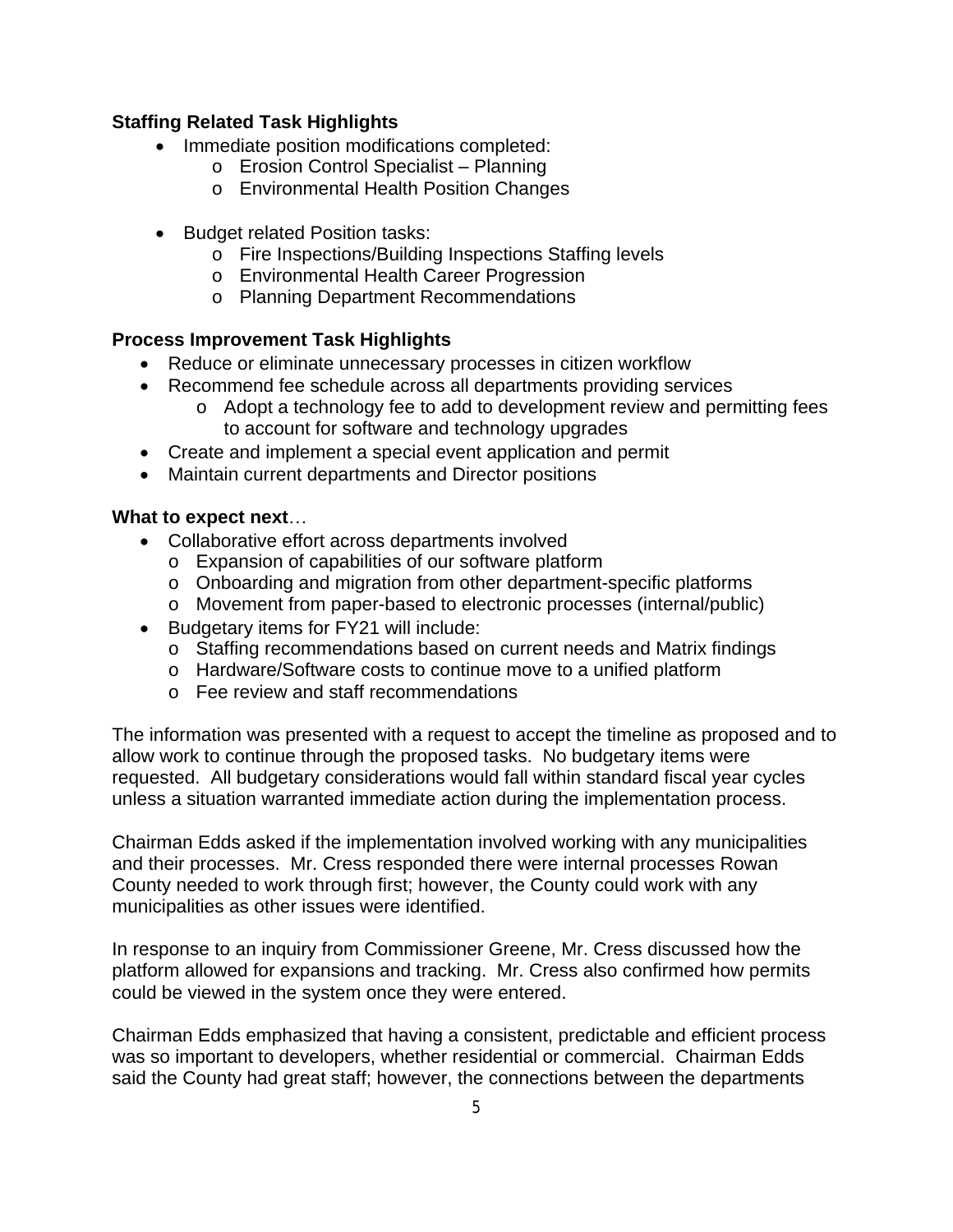was not currently as fluid as it could be. Chairman Edds said he looked forward to Rowan County utilizing technology that would take the guess work out of the process.

In closing, Chairman Edds praised Mr. Cress and thanked him for seeing the County through the burden that had been placed on him with the technology. Chairman Edds reassured Mr. Cress of the Board's confidence in him to move the County forward "into the next century."

# **4. FINANCIAL REPORTS**

Finance Director James Howden presented several financial graphs depicting the following information:

- Annual Cumulative Expenditure Comparisons as of December in FY '21 \$74,529,148
- Annual Cumulative Revenue Comparisons as of December in FY '21 \$84,277,884
- Annual Cumulative Current Year Property Tax Comparisons as of November in FY '21 – \$59,761,902
- Annual Cumulative Sales Tax Comparisons as of September in FY '21 \$7,570,930

#### **6. CONSIDER APPROVAL OF BUDGET AMENDMENTS**

Finance Director James Howden presented the following budget amendments for the Board's consideration:

- Finance Budget the FY20 Homeland Security Grant awarded to Rowan County for the purchase of a prime mover. This award was approved by the Board on October 19, 2020. \$60,000
- Sheriff Recognize excess revenue from State Asset Forfeiture and transfer funds to Technology-Service and Maintenance Account to allow payment of Invoices. \$4,326
- Finance Budget the FY21 Natural and Cultural Resources Grant awarded to Rowan County Nature Center. \$60,000

Commissioner Pierce moved approval of the budget amendments as presented. The motion was seconded by Commissioner Greene and passed unanimously (4-0). Commissioner Klusman had left the room and was therefore counted in the affirmative.

# **7. CLOSED SESSION**

Chairman Edds moved at 6:45 p.m. for the Board to enter into Closed Session in accordance with North Carolina General Statute 143-318.11(a)(1) to consider approval of the minutes of the Closed Sessions held on September 8, 2020, September 21, 2020, October 19, 2020 and November 16, 2020; and North Carolina General Statute 143-318.11(a)(5) to consider real estate negotiations. The motion was seconded by Commissioner Pierce and passed unanimously (4-0).